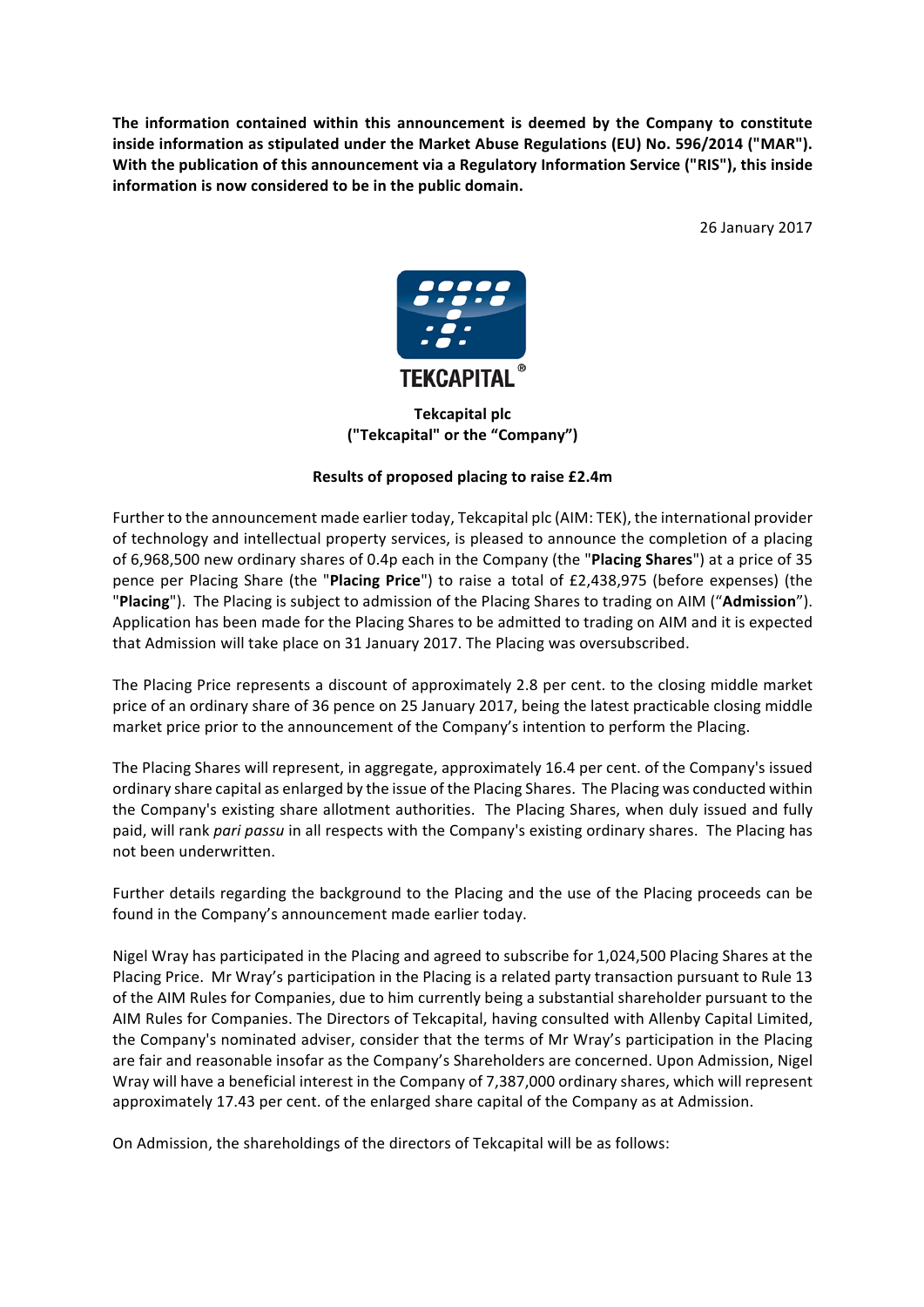| <b>Director</b>                     | <b>Holding of</b><br>ordinary<br>shares | Percentage<br>of Enlarged<br><b>Share</b><br>Capital |
|-------------------------------------|-----------------------------------------|------------------------------------------------------|
|                                     |                                         |                                                      |
| Clifford M. Gross, Ph.D. (Chairman) | 8,657,500                               | 20.42%                                               |
| Bill Payne (Non-executive Director) | 400,000                                 | 0.94%                                                |

### **Total Voting Rights**

The Placing is conditional, among other things, upon Admission becoming effective. Following Admission, the Company's issued ordinary share capital will consist of 42,389,707 ordinary shares, with one voting right each. The Company does not hold any ordinary shares in treasury. Therefore, the total number of ordinary shares and voting rights in the Company will be 42,389,707. With effect from Admission, this figure may be used by shareholders in the Company as the denominator for the calculations by which they will determine if they are required to notify their interest in, or a change to their interest in, the share capital of the Company under the FCA's Disclosure and Transparency Rules.

### **Important notice**

Neither the contents of the Company's website nor the contents of any website accessible from hyperlinks on the Company's website (or any other website) is incorporated into, or forms part of, this announcement.

This announcement does not constitute, or form part of, a prospectus relating to the Company, nor does it constitute or contain any invitation or offer to any person, or any public offer, to subscribe for, purchase or otherwise acquire any shares in the Company or advise persons to do so in any jurisdiction, nor shall it, or any part of it form the basis of or be relied on in connection with any contract or as an inducement to enter into any contract or commitment with the Company.

## The content of this announcement has not been approved by an authorised person within the meaning of the Financial Services and Markets Act 2000 ("FSMA").

This announcement is not for publication or distribution, directly or indirectly, in or into the United States of America. This announcement is not an offer of securities for sale into the United States. The securities referred to herein have not been and will not be registered under the U.S. Securities Act of 1933, as amended (the "Securities Act"), and may not be offered or sold in the United States, except pursuant to an applicable exemption from registration. No public offering of securities is being made in the United States. This announcement is not for release, publication or distribution, directly or indirectly, in or into the United States, Australia, Canada, the Republic of South Africa, Japan or any jurisdiction where to do so might constitute a violation of local securities laws or regulations (a "Prohibited Jurisdiction"). This announcement and the information contained herein are not for release, publication or distribution, directly or indirectly, to persons in a Prohibited Jurisdiction unless permitted pursuant to an exemption under the relevant local law or regulation in any such jurisdiction. This announcement has been issued by and is the sole responsibility of the Company.

Allenby Capital Limited is acting solely as nominated adviser and joint-broker exclusively for the Company and no one else in connection with the contents of this announcement and will not regard any other person (whether or not a recipient of this announcement) as its client in relation to the contents of this announcement nor will it be responsible to anyone other than the Company for providing the protections afforded to its clients or for providing advice in relation to the contents of